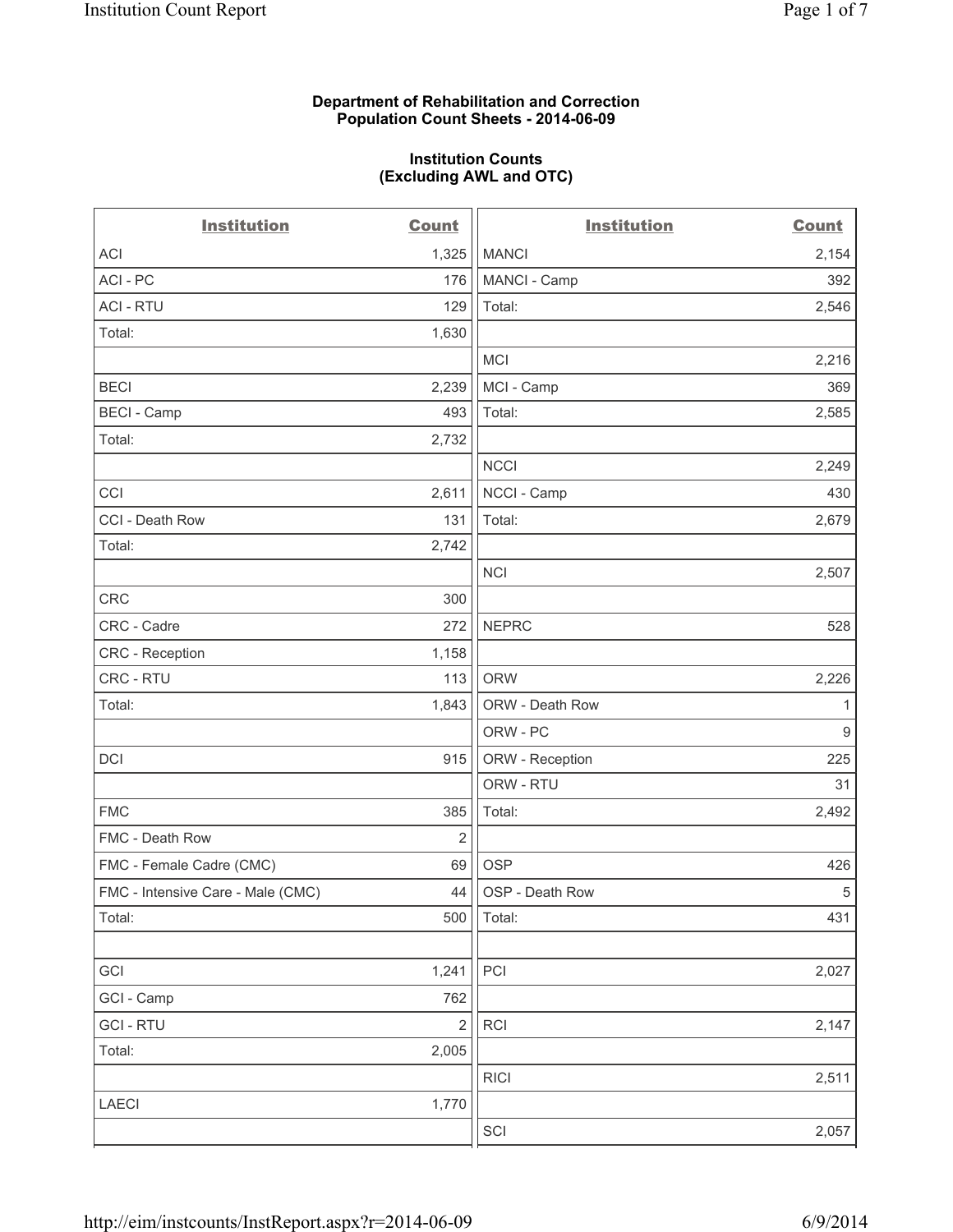| LECI                     | 2,295 |                |                          |        |
|--------------------------|-------|----------------|--------------------------|--------|
| LECI - Camp              | 176   | <b>SOCF</b>    |                          | 1,063  |
| Total:                   | 2,471 | SOCF - RTU     |                          | 66     |
|                          |       | Total:         |                          | 1,129  |
| LOCI                     | 2,279 |                |                          |        |
|                          |       | <b>TCI</b>     |                          | 1,099  |
| <b>LORCI</b>             | 230   | TCI - Camp     |                          | 412    |
| LORCI - Cadre            | 240   | Total:         |                          | 1,511  |
| <b>LORCI - Reception</b> | 1,060 |                |                          |        |
| Total:                   | 1,530 | <b>TOCI</b>    |                          | 1,016  |
|                          |       |                |                          |        |
| <b>MACI</b>              | 1,037 | <b>WCI</b>     |                          | 1,337  |
| MACI - Minimum           | 1,417 | <b>WCI-RTU</b> |                          | 45     |
| MACI - Youth             | 22    | Total:         |                          | 1,382  |
| Total:                   | 2,476 |                |                          |        |
|                          |       |                | <b>Total Population:</b> | 50,441 |

\* The Total Population includes 37 Offenders with Reason Codes 30 & 31.

\*\* The Total Population includes 29 Offenders with Reason Code 0A.

## **Male Population by Security Level (Include AWL and Exclude OTC)**

| $\frac{1}{2}$          |             |            |          |              |  |
|------------------------|-------------|------------|----------|--------------|--|
| <b>Security Level</b>  | <b>Body</b> | <b>AWL</b> | $(-OTC)$ | <b>Total</b> |  |
| Total Level 5          | 110         | 0          | 0        | 110          |  |
| Total Level 4          | 1,693       | 19         | 15       | 1,697        |  |
| Total Level 3          | 11,211      | 124        | 103      | 11,232       |  |
| Total Level 2          | 17,321      | 244        | 172      | 17,393       |  |
| <b>Total Level 1</b>   | 15,884      | 200        | 109      | 15,975       |  |
| <b>Total Death Row</b> | 138         | 0          | 0        | 138          |  |
| <b>Total Male</b>      | 46,357      | 587        | 399      | 46,545       |  |

# **Female Population by Institution (Include AWL and Exclude OTC)**

| <b>Institution</b>       | <b>Body</b> | <b>AWL</b> | $(-OTC)$ | <b>Total</b> |
|--------------------------|-------------|------------|----------|--------------|
| DCI                      | 915         | 5          |          | 917          |
| <b>FMC</b>               | 6           | 3          |          | 8            |
| FMC - Female Cadre (CMC) | 69          | 0          | 0        | 69           |
| <b>NEPRC</b>             | 528         | 6          |          | 533          |
| <b>ORW</b>               | 2,226       | 88         | 50       | 2,264        |
| ORW - Death Row          |             | 0          |          |              |
| ORW - PC                 | 9           |            | n        | 9            |
| ORW - Reception          | 225         |            |          | 225          |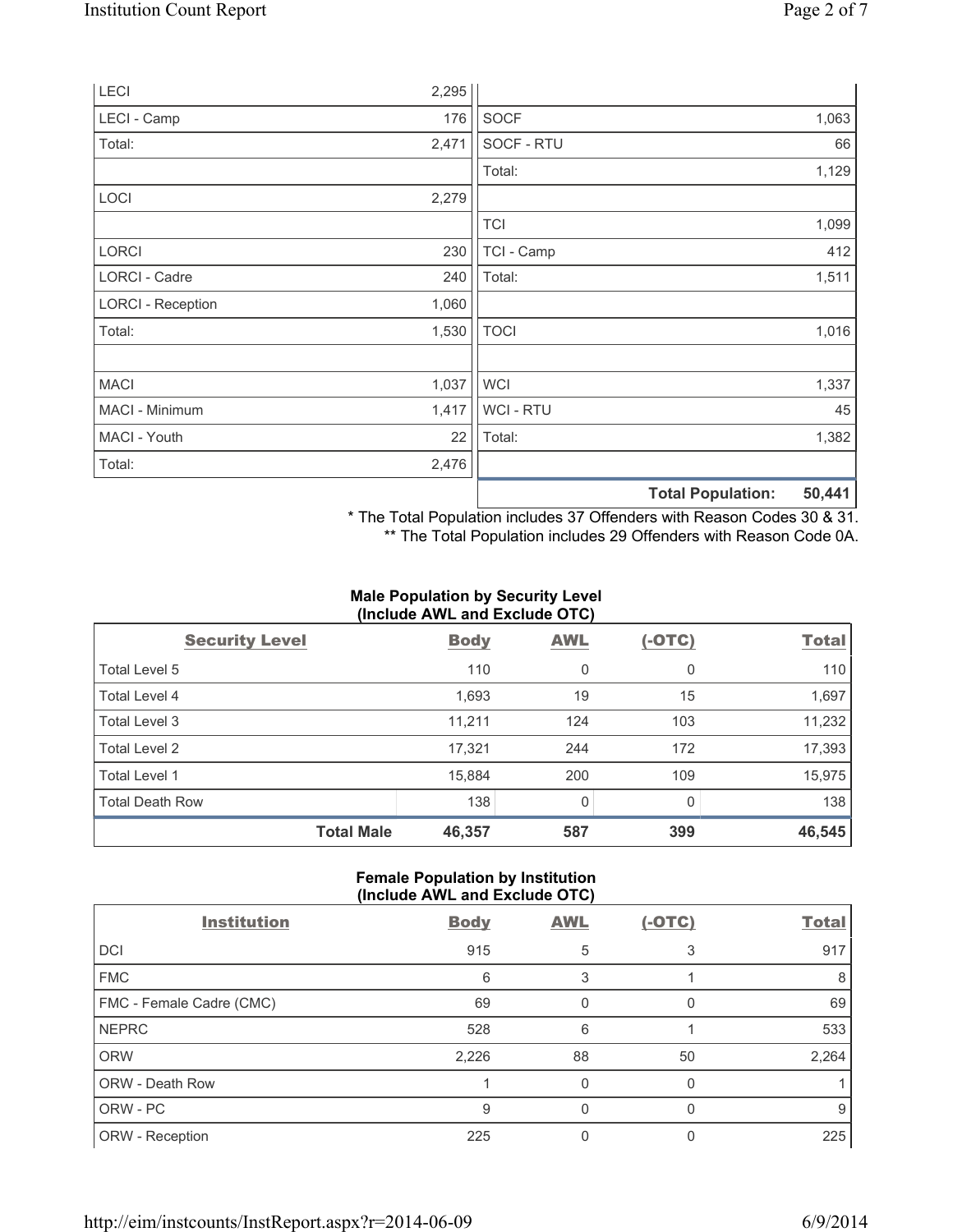| ORW - RTU |                          | 31     |     |     |        |
|-----------|--------------------------|--------|-----|-----|--------|
|           | <b>Total Female</b>      | 4.010  | 102 | 55  | 4,057  |
|           |                          |        |     |     |        |
|           | <b>Total Population:</b> | 50,367 | 689 | 454 | 50,602 |

#### **Male Population by Institution: Security Level 5 (Include AWL and Exclude OTC)**

| <b>Institution</b>   | <b>Body</b> | <b>AWL</b> | $(-OTC)$ | <b>Total</b> |
|----------------------|-------------|------------|----------|--------------|
| <b>OSP</b>           | 110         |            |          | 110          |
| <b>Total Level 5</b> | 110         |            |          | 110          |

# **Male Population by Institution: Security Level 4 (Include AWL and Exclude OTC)**

| <b>Institution</b>                | <b>Body</b>    | <b>AWL</b>          | $(-OTC)$            | <b>Total</b>              |
|-----------------------------------|----------------|---------------------|---------------------|---------------------------|
| <b>ACI</b>                        | 1              | $\mathsf{O}\xspace$ | 0                   | 1                         |
| ACI - PC                          | 3              | $\mathbf 0$         | 0                   | 3                         |
| CRC                               | $\sqrt{3}$     | $\mathbf 0$         | $\mathsf{O}\xspace$ | $\sqrt{3}$                |
| CRC - RTU                         | 1              | $\mathsf{O}\xspace$ | $\mathsf{O}\xspace$ | 1                         |
| FMC - Intensive Care - Male (CMC) | 1              | $\mathbf 0$         | $\mathsf{O}\xspace$ | $\mathbf{1}$              |
| LECI                              | 7              | $\mathbf 0$         | 0                   | $\overline{7}$            |
| <b>LORCI</b>                      | 4              | $\mathbf{1}$        | 0                   | $\sqrt{5}$                |
| <b>LORCI - Cadre</b>              | 1              | $\mathsf{O}\xspace$ | 0                   | 1                         |
| <b>LORCI - Reception</b>          | 1              | $\mathbf 0$         | $\mathsf 0$         | 1                         |
| <b>MANCI</b>                      | 7              | $\mathbf{1}$        | 1                   | $\overline{7}$            |
| <b>OSP</b>                        | 309            | $\overline{2}$      | $\overline{2}$      | 309                       |
| <b>RCI</b>                        | 14             | $\mathsf{O}\xspace$ | 0                   | 14                        |
| SCI                               | $\overline{2}$ | $\mathbf 0$         | $\mathsf{O}\xspace$ | $\overline{2}$            |
| <b>SOCF</b>                       | 1,029          | 10                  | $\boldsymbol{9}$    | 1,030                     |
| SOCF - RTU                        | 61             | $\mathbf 0$         | 0                   | 61                        |
| <b>TCI</b>                        | 20             | $\overline{2}$      | $\mathsf 0$         | 22                        |
| <b>TOCI</b>                       | 225            | $\overline{2}$      | $\overline{2}$      | 225                       |
| <b>WCI</b>                        | $\sqrt{3}$     | 1                   | 1                   | $\ensuremath{\mathsf{3}}$ |
| WCI - RTU                         | 1              | $\mathbf 0$         | $\Omega$            | 1                         |
| <b>Total Level 4</b>              | 1,693          | 19                  | 15                  | 1,697                     |

# **Male Population by Institution: Security Level 3 (Include AWL and Exclude OTC)**

|            | <b>Institution</b> | <b>Body</b> | <b>AWL</b> | $(-OTC)$ | Tota        |
|------------|--------------------|-------------|------------|----------|-------------|
| <b>ACI</b> |                    | 20          |            |          | $\sim$<br>∸ |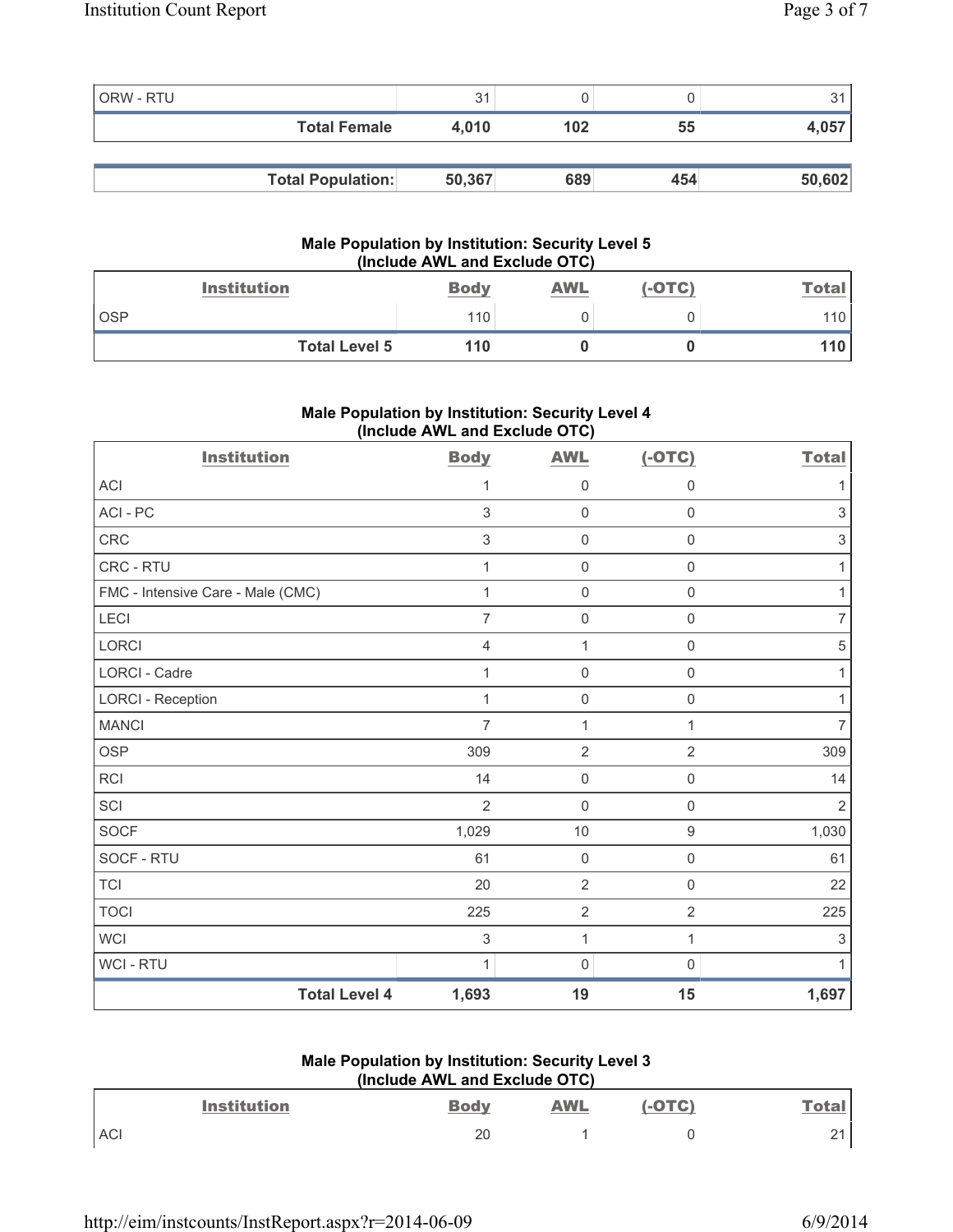| ACI - PC                          | 74                        | $\mathsf 0$               | $\mathsf{O}\xspace$       | 74                        |
|-----------------------------------|---------------------------|---------------------------|---------------------------|---------------------------|
| <b>BECI</b>                       | 10                        | $\ensuremath{\mathsf{3}}$ | $\ensuremath{\mathsf{3}}$ | 10                        |
| CRC                               | 52                        | $\overline{4}$            | $\overline{4}$            | 52                        |
| CRC - Cadre                       | 214                       | $\mathsf 0$               | $\mathsf 0$               | 214                       |
| CRC - Reception                   | 656                       | 20                        | 16                        | 660                       |
| CRC - RTU                         | 87                        | $\sqrt{2}$                | $\mathsf{O}\xspace$       | 89                        |
| <b>FMC</b>                        | $\overline{4}$            | $\mathsf 0$               | $\mathsf{O}\xspace$       | $\overline{4}$            |
| FMC - Intensive Care - Male (CMC) | $\,8\,$                   | $\mathsf{O}\xspace$       | $\mathsf{O}\xspace$       | $\,8\,$                   |
| GCI                               | $\mathbf{1}$              | $\mathbf{1}$              | $\mathbf{1}$              | $\mathbf{1}$              |
| LAECI                             | $\overline{2}$            | $\mathsf{O}\xspace$       | $\mathsf{O}\xspace$       | $\overline{2}$            |
| <b>LECI</b>                       | 2,182                     | 22                        | 21                        | 2,183                     |
| LORCI                             | 59                        | 14                        | 11                        | 62                        |
| LORCI - Cadre                     | 225                       | $\mathsf{O}\xspace$       | $\mathsf 0$               | 225                       |
| <b>LORCI - Reception</b>          | 482                       | $\overline{4}$            | $\overline{4}$            | 482                       |
| <b>MACI</b>                       | $\overline{2}$            | $\mathsf{O}\xspace$       | $\mathsf{O}\xspace$       | $\overline{2}$            |
| MACI - Youth                      | $\overline{4}$            | $\mathbf 0$               | $\mathsf{O}\xspace$       | $\overline{4}$            |
| <b>MANCI</b>                      | 2,038                     | 12                        | $\boldsymbol{9}$          | 2,041                     |
| MCI                               | $\ensuremath{\mathsf{3}}$ | $\mathbf{1}$              | $\mathbf{1}$              | $\ensuremath{\mathsf{3}}$ |
| <b>NCCI</b>                       | $\overline{4}$            | $\mathsf{O}\xspace$       | $\mathsf 0$               | $\overline{4}$            |
| NCI                               | $\,8\,$                   | $\mathsf{O}\xspace$       | $\mathsf{O}\xspace$       | $\,8\,$                   |
| <b>OSP</b>                        | $\overline{2}$            | $\mathsf 0$               | $\mathsf{O}\xspace$       | $\sqrt{2}$                |
| PCI                               | 46                        | $\,$ 3 $\,$               | $\mathbf{1}$              | 48                        |
| RCI                               | 1,945                     | 21                        | 18                        | 1,948                     |
| <b>RICI</b>                       | $\overline{4}$            | $\mathsf{O}\xspace$       | $\mathsf{O}\xspace$       | $\overline{4}$            |
| SCI                               | $\overline{2}$            | $\mathsf{O}\xspace$       | $\mathsf 0$               | $\overline{2}$            |
| <b>SOCF</b>                       | 34                        | $\mathsf 0$               | $\mathsf{O}\xspace$       | 34                        |
| SOCF - RTU                        | 5                         | 0                         | 0                         | 5                         |
| <b>TCI</b>                        | 999                       | $\,6\,$                   | 6                         | 999                       |
| TCI - Camp                        | $\mathbf{1}$              | $\mathsf 0$               | $\mathsf{O}\xspace$       | $\mathbf{1}$              |
| <b>TOCI</b>                       | 735                       | $\ensuremath{\mathsf{3}}$ | $\overline{2}$            | 736                       |
| <b>WCI</b>                        | 1,259                     | $\overline{7}$            | 6                         | 1,260                     |
| <b>WCI-RTU</b>                    | 44                        | $\mathsf 0$               | $\mathsf{O}\xspace$       | 44                        |
| <b>Total Level 3</b>              | 11,211                    | 124                       | 103                       | 11,232                    |

## **Male Population by Institution: Security Level 2 (Include AWL and Exclude OTC)**

| <b>Institution</b> | <b>Body</b> | <b>AWL</b> | $(-OTC)$ | <b>Total</b> |
|--------------------|-------------|------------|----------|--------------|
| <b>ACI</b>         | 555         |            |          | 556          |
| ACI-PC             | 72          |            |          | 70<br>∼      |
|                    |             |            |          |              |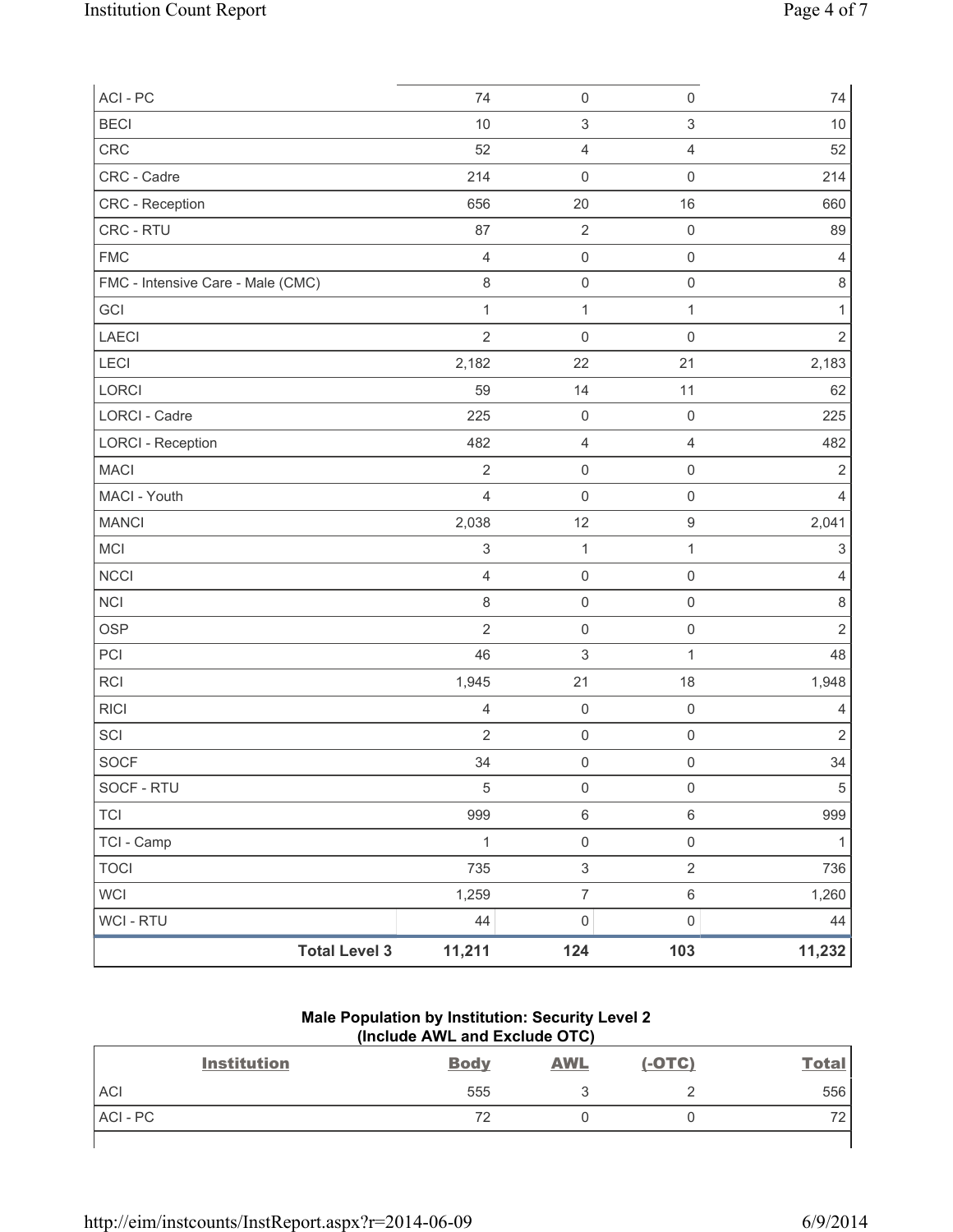| <b>Total Level 2</b>              | 17,321           | 244                       | 172                 | 17,393         |
|-----------------------------------|------------------|---------------------------|---------------------|----------------|
| <b>WCI</b>                        | 75               | $\mathsf{O}\xspace$       | $\mathsf 0$         | 75             |
| <b>TOCI</b>                       | 56               | $\mathsf{O}\xspace$       | $\mathsf{O}\xspace$ | 56             |
| TCI - Camp                        | $\overline{4}$   | $\mathsf{O}\xspace$       | $\mathsf{O}\xspace$ | $\overline{4}$ |
| <b>TCI</b>                        | 36               | $\mathsf{O}\xspace$       | $\mathsf 0$         | 36             |
| SCI                               | 1,049            | 16                        | 10                  | 1,055          |
| <b>RICI</b>                       | 887              | $\overline{7}$            | 3                   | 891            |
| <b>RCI</b>                        | 188              | 1                         | $\mathsf 0$         | 189            |
| PCI                               | 795              | 22                        | $\,6\,$             | 811            |
| <b>NCI</b>                        | 1,767            | 35                        | 32                  | 1,770          |
| NCCI - Camp                       | $\mathbf{1}$     | $\mathbf 0$               | $\mathbf 0$         | $\mathbf{1}$   |
| <b>NCCI</b>                       | 1,616            | 33                        | $20\,$              | 1,629          |
| MCI - Camp                        | $\mathbf{1}$     | $\mathsf{O}\xspace$       | $\mathsf{O}\xspace$ | 1              |
| <b>MCI</b>                        | 1,728            | 22                        | 16                  | 1,734          |
| <b>MANCI</b>                      | 97               | $\mathbf 0$               | $\mathsf 0$         | 97             |
| MACI - Youth                      | 18               | $\mathsf 0$               | $\mathsf{O}\xspace$ | 18             |
| <b>MACI</b>                       | 1,035            | $\ensuremath{\mathsf{3}}$ | $\mathbf{1}$        | 1,037          |
| <b>LORCI - Reception</b>          | 351              | 14                        | 12                  | 353            |
| <b>LORCI - Cadre</b>              | $\hbox{9}$       | $\mathbf 0$               | $\mathsf 0$         | $9\,$          |
| LORCI                             | 102              | 16                        | 12                  | 106            |
| LOCI                              | 1,044            | 11                        | $10$                | 1,045          |
| <b>LECI</b>                       | 99               | $\mathsf 0$               | $\mathsf 0$         | 99             |
| <b>LAECI</b>                      | 1,205            | 22                        | 19                  | 1,208          |
| GCI                               | 749              | 5                         | $\overline{4}$      | 750            |
| FMC - Intensive Care - Male (CMC) | 24               | $\boldsymbol{0}$          | $\mathsf{O}\xspace$ | 24             |
| <b>FMC</b>                        | $\boldsymbol{9}$ | $\mathsf{O}\xspace$       | $\mathsf{O}\xspace$ | $9\,$          |
| CRC - RTU                         | 17               | $\mathsf{O}\xspace$       | $\mathsf{O}\xspace$ | 17             |
| CRC - Reception                   | 241              | $\overline{7}$            | $\,6\,$             | 242            |
| CRC - Cadre                       | 53               | $\mathsf 0$               | $\mathsf{O}\xspace$ | 53             |
| CRC                               | 120              | $\sqrt{2}$                | 1                   | 121            |
| CCI                               | 1,722            | 14                        | 11                  | 1,725          |
| <b>BECI</b> - Camp                | $\sqrt{3}$       | $\mathbf 0$               | $\mathsf 0$         | 3              |
| <b>BECI</b>                       | 1,508            | 11                        | $\overline{7}$      | 1,512          |
| <b>ACI - RTU</b>                  | 85               | $\mathsf{O}\xspace$       | $\mathbf 0$         | 85             |

### **Male Population by Institution: Security Level 1 (Include AWL and Exclude OTC)**

| <b>Institution</b> | <b>Body</b> | <b>AWL</b> | $(-OTC)$ | <b>Total</b> |
|--------------------|-------------|------------|----------|--------------|
| <b>ACI</b>         | 749         |            |          | 752          |
| ACI-PC             | 27          |            |          | 27           |